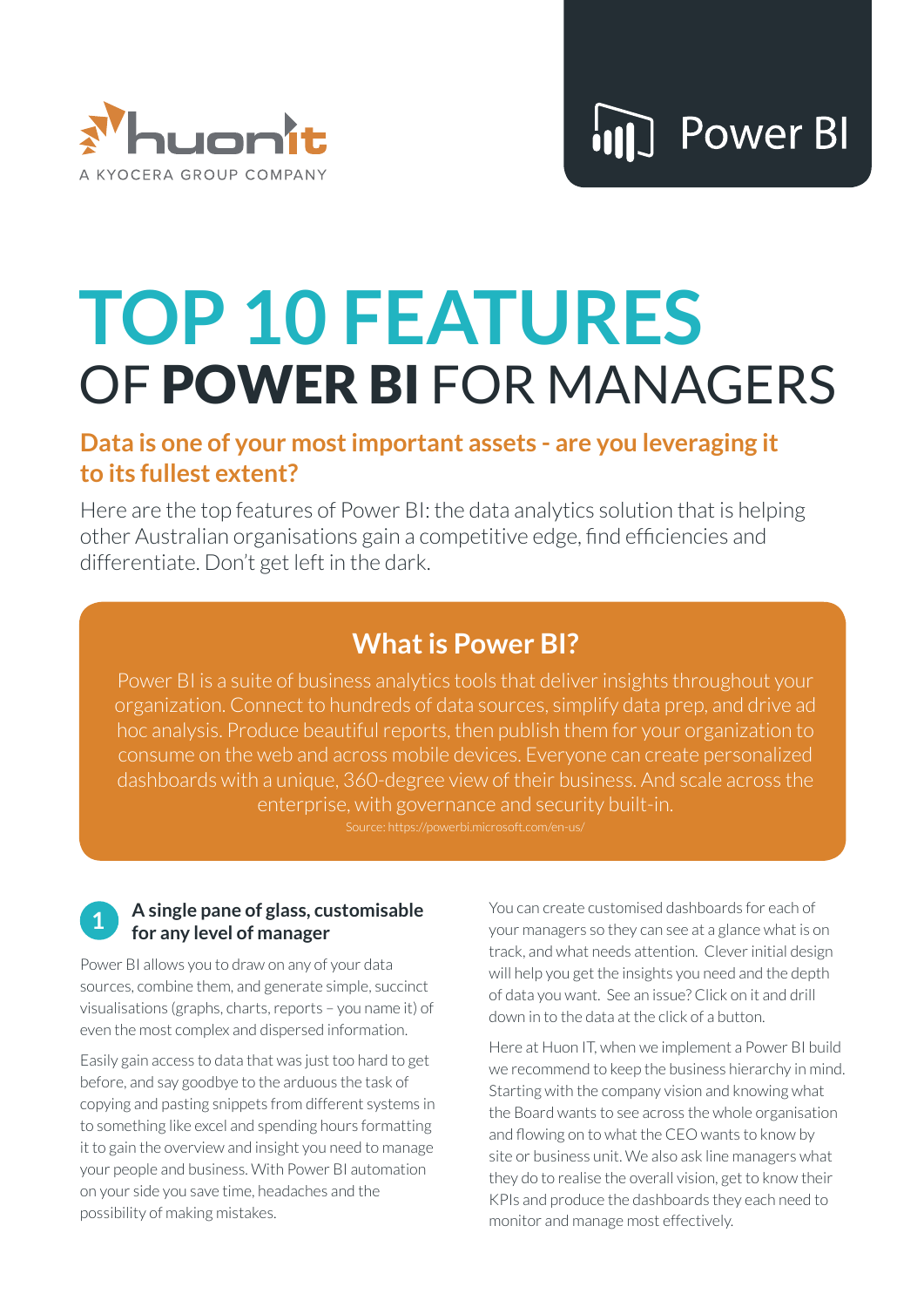This level of customisation gets straight to the point of what each key stakeholder needs 'at a glance' to empower them to take ownership and steer your ship in the right direction, whilst ensuring security stays front of mind to ensure managers can only see data within their remit.

- Power BI is richly featured data analytics tool that helps you combine and analyse all your data sources in one easy to use visual platform
- Draw 100's of disparate datasets in to a single system

#### **2 Interactive Reports and Dashboards**

Viewing this single pane of glass is one thing, but being able to actually interact with the data and drill-down for further analysis is where the true beauty of this tool comes into play.

See a concerning result in your response times? Notice that this month's projection is looking low? To view the underlying data and get to the source of the issue, managers can drill down to the detailed level with one simple click on the dashboard. A further click will give them even more options such as granular information, or the raw dataset. This saves time and speeds up the alert/investigation process enabling informed decisions to be made quickly.

## **3 User friendly for non-technical staff**

Power BI is surprisingly easy to use, built for users familiar with Excel. Creation of reports use simple drag-and-drop navigation, and Power BI comes with an extensive library of interactive visualisations, and fast publishing tools.

Whilst we always recommend engaging with experienced experts to set up Power BI, any manager can use it, and even tweak it, without needing to be a Business Analyst or Software Developer!

# **4 Self-service Q&A feature**

One of the most exciting features of Power BI is the real text query function, where users simply type in a question using natural language, and get answers as visualisations charts and graphs.

For example, you can type in "How does NSW profit compare to VIC?" and receive the answer in the form of an easy-to-read chart. You can then extend this question to "by month" to see a breakdown of the comparison. This saves an incredible amount of time and encourages managers to truly engage with the data available to them.

**Watch this video** to see the Q&A feature in action.

Check out the list of **commonly used search terms here.** 

### **5 Access it on the go**

Gone are the days of always working from a desk, 9-5.

Once your managers have these insightful dashboards set up, they'll want to be able to view them from anywhere (on the road, visiting staff and clients) at any time (such as over breakfast as they're planning their day).

Power BI Mobile App is available on Windows, iOS, and Android, and gives insightful mobile optimised views, which can even be shared with colleagues on-the-go.



Source: https://powerbi.microsoft.com/en-us/mobile/